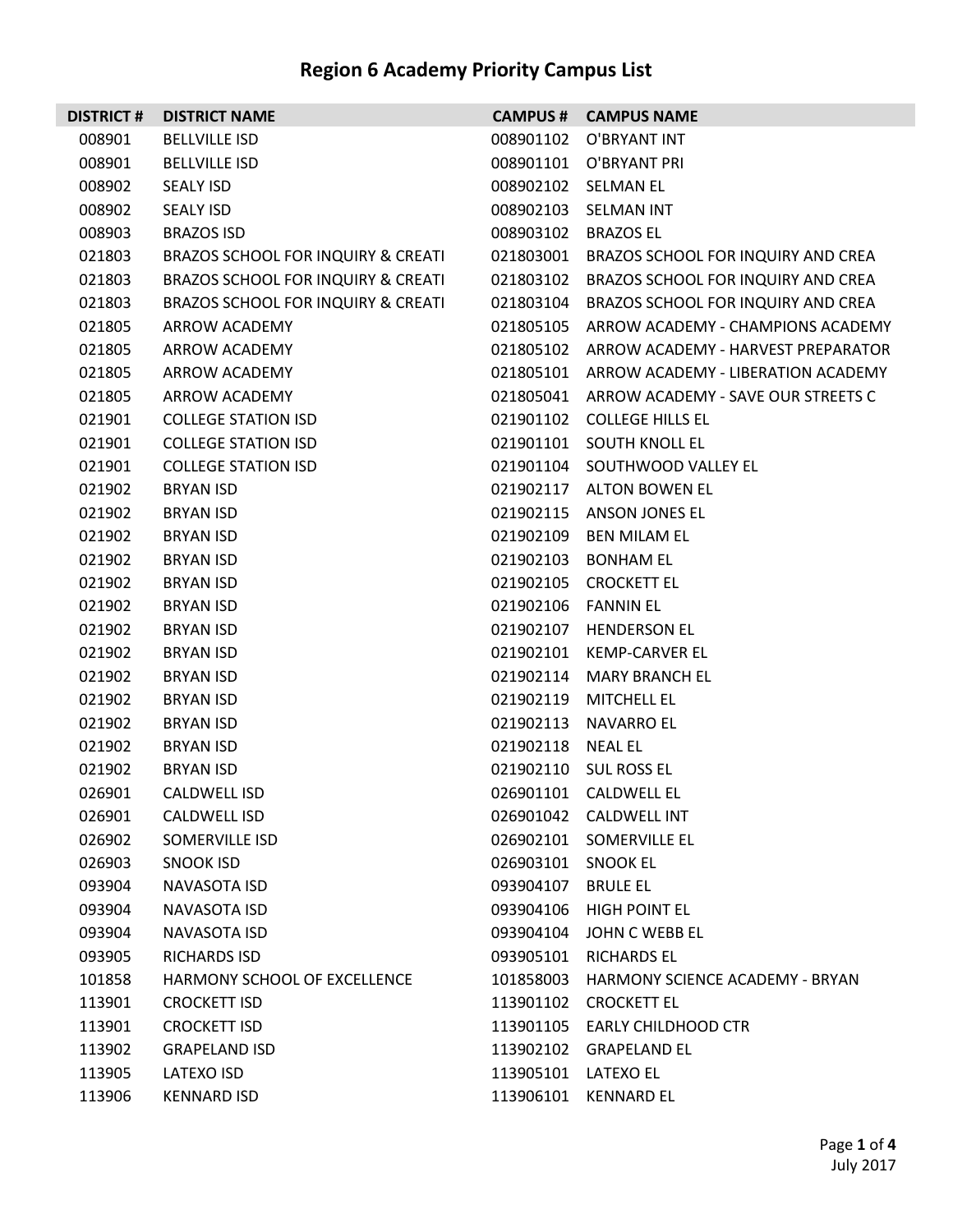|        | <b>DISTRICT # DISTRICT NAME</b> |                      | <b>CAMPUS # CAMPUS NAME</b>                |
|--------|---------------------------------|----------------------|--------------------------------------------|
| 145901 | <b>BUFFALO ISD</b>              |                      | 145901102 BUFFALO EL                       |
| 145901 | <b>BUFFALO ISD</b>              |                      | 145901041 BUFFALO J H                      |
| 145906 | NORMANGEE ISD                   |                      | 145906101 NORMANGEE EL                     |
| 145907 | OAKWOOD ISD                     |                      | 145907102 OAKWOOD EL                       |
| 145911 | <b>LEON ISD</b>                 | 145911102 LEON EL    |                                            |
| 154901 | <b>MADISONVILLE CISD</b>        |                      | 154901101 MADISONVILLE EL                  |
| 154901 | <b>MADISONVILLE CISD</b>        |                      | 154901102 MADISONVILLE INT                 |
| 154903 | NORTH ZULCH ISD                 |                      | 154903001 NORTH ZULCH ELEMENTARY/SECONDARY |
| 166901 | <b>CAMERON ISD</b>              |                      | 166901104 BEN MILAM EL                     |
| 166901 | <b>CAMERON ISD</b>              |                      | 166901101 CAMERON EL                       |
| 166902 | <b>GAUSE ISD</b>                | 166902101 GAUSE EL   |                                            |
| 166903 | MILANO ISD                      |                      | 166903102 MILANO EL                        |
| 166904 | ROCKDALE ISD                    |                      | 166904101 ROCKDALE EL                      |
| 166904 | ROCKDALE ISD                    |                      | 166904103 ROCKDALE INT                     |
| 166907 | <b>BUCKHOLTS ISD</b>            |                      | 166907001 BUCKHOLTS SCHOOL                 |
| 170801 | TEXAS SERENITY ACADEMY          |                      | 170801003 TEXAS SERENITY ACADEMY           |
| 170801 | <b>TEXAS SERENITY ACADEMY</b>   |                      | 170801004 TEXAS SERENITY ACADEMY - GANO    |
| 170902 | <b>CONROE ISD</b>               |                      | 170902101 ANDERSON EL                      |
| 170902 | <b>CONROE ISD</b>               |                      | 170902107 ARMSTRONG EL                     |
| 170902 | <b>CONROE ISD</b>               | 170902102 AUSTIN EL  |                                            |
| 170902 | <b>CONROE ISD</b>               |                      | 170902078 BOZMAN INT                       |
| 170902 | <b>CONROE ISD</b>               |                      | 170902106 CREIGHTON EL                     |
| 170902 | <b>CONROE ISD</b>               |                      | 170902073 CRYAR INTERMEDIATE               |
| 170902 | <b>CONROE ISD</b>               |                      | 170902068 GRANGERLAND INT                  |
| 170902 | <b>CONROE ISD</b>               |                      | 170902111 HOUSER EL                        |
| 170902 | <b>CONROE ISD</b>               |                      | 170902104 HOUSTON EL                       |
| 170902 | <b>CONROE ISD</b>               | 170902105 MILAM EL   |                                            |
| 170902 | <b>CONROE ISD</b>               |                      | 170902128 PATTERSON EL                     |
| 170902 | <b>CONROE ISD</b>               | 170902124 REAVES EL  |                                            |
| 170902 | <b>CONROE ISD</b>               | 170902114            | <b>RICE EL</b>                             |
| 170902 | <b>CONROE ISD</b>               |                      | 170902103 RUNYAN EL                        |
| 170902 | <b>CONROE ISD</b>               |                      | 170902115 SAN JACINTO EL                   |
| 170902 | <b>CONROE ISD</b>               | 170902070 TRAVIS INT |                                            |
| 170904 | WILLIS ISD                      | 170904103            | C C HARDY EL                               |
| 170904 | WILLIS ISD                      |                      | 170904106 EDWARD B CANNAN EL               |
| 170904 | WILLIS ISD                      |                      | 170904101 PARMLEY EL                       |
| 170904 | WILLIS ISD                      | 170904107            | W LLOYD MEADOR EL                          |
| 170906 | <b>MAGNOLIA ISD</b>             | 170906106            | <b>CEDRIC C SMITH</b>                      |
| 170906 | <b>MAGNOLIA ISD</b>             |                      | 170906103 J L LYON EL                      |
| 170906 | <b>MAGNOLIA ISD</b>             | 170906102            | <b>MAGNOLIA EL</b>                         |
| 170906 | <b>MAGNOLIA ISD</b>             | 170906105            | WILLIE E WILLIAMS EL                       |
| 170907 | SPLENDORA ISD                   | 170907102            | <b>GREENLEAF EL</b>                        |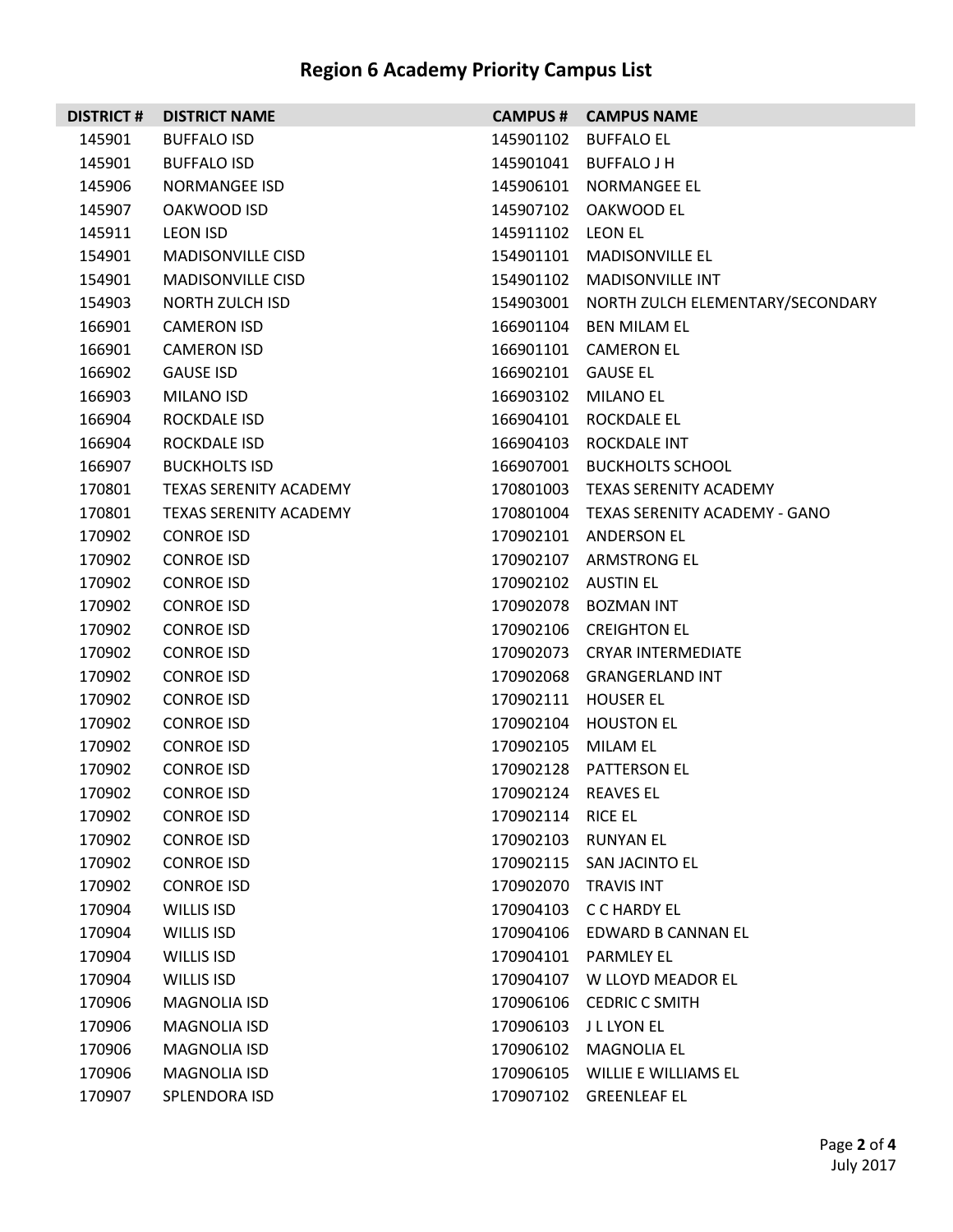| <b>DISTRICT#</b> | <b>DISTRICT NAME</b>                      |                     | <b>CAMPUS # CAMPUS NAME</b>           |
|------------------|-------------------------------------------|---------------------|---------------------------------------|
| 170907           | <b>SPLENDORA ISD</b>                      | 170907101           | PEACH CREEK EL                        |
| 170907           | <b>SPLENDORA ISD</b>                      |                     | 170907104 PINEY WOODS EL              |
| 170908           | <b>NEW CANEY ISD</b>                      | 170908111           | <b>BENS BRANCH EL</b>                 |
| 170908           | NEW CANEY ISD                             |                     | 170908102 NEW CANEY EL                |
| 170908           | NEW CANEY ISD                             | 170908113           | OAKLEY EL                             |
| 170908           | NEW CANEY ISD                             |                     | 170908101 PORTER EL                   |
| 170908           | NEW CANEY ISD                             |                     | 170908003 PROJECT RESTORE             |
| 170908           | NEW CANEY ISD                             |                     | 170908106 ROBERT CRIPPEN EL           |
| 170908           | NEW CANEY ISD                             |                     | 170908110 SORTERS MILL EL             |
| 170908           | NEW CANEY ISD                             |                     | 170908114 TAVOLA EL                   |
| 170908           | NEW CANEY ISD                             |                     | 170908002 THE LEARNING CTR            |
| 170908           | NEW CANEY ISD                             |                     | 170908109 VALLEY RANCH EL             |
| 187903           | <b>GOODRICH ISD</b>                       |                     | 187903101 GOODRICH EL                 |
| 187904           | CORRIGAN-CAMDEN ISD                       |                     | 187904103 CORRIGAN-CAMDEN EL          |
| 187906           | LEGGETT ISD                               |                     | 187906101 LEGGETT EL                  |
| 187907           | LIVINGSTON ISD                            |                     | 187907104 CEDAR GROVE EL              |
| 187907           | <b>LIVINGSTON ISD</b>                     | 187907101           | <b>LIVINGSTON INT</b>                 |
| 187907           | LIVINGSTON ISD                            |                     | 187907103 PINE RIDGE EL               |
| 187907           | <b>LIVINGSTON ISD</b>                     |                     | 187907102 TIMBER CREEK EL             |
| 187910           | ONALASKA ISD                              |                     | 187910101 ONALASKA ELEMENTARY         |
| 198901           | <b>BREMOND ISD</b>                        | 198901101           | <b>BREMOND EL</b>                     |
| 198902           | <b>CALVERT ISD</b>                        |                     | 198902101 CALVERT SCHOOL              |
| 198905           | <b>HEARNE ISD</b>                         |                     | 198905104 HEARNE EL                   |
| 198906           | <b>MUMFORD ISD</b>                        |                     | 198906101 MUMFORD EL                  |
| 204901           | <b>COLDSPRING-OAKHURST CISD</b>           |                     | 204901103 COLDSPRING INT              |
| 204901           | COLDSPRING-OAKHURST CISD                  | 204901102 STREET EL |                                       |
| 204904           | SHEPHERD ISD                              |                     | 204904102 SHEPHERD INT                |
| 204904           | SHEPHERD ISD                              |                     | 204904101 SHEPHERD PRI                |
|                  | 221801 TEXAS COLLEGE PREPARATORY ACADEMIE |                     | 221801005 VISTA ACADEMY OF HUNTSVILLE |
| 228901           | <b>GROVETON ISD</b>                       |                     | 228901102 GROVETON EL                 |
| 228903           | <b>TRINITY ISD</b>                        | 228903103           | <b>LANSBERRY EL</b>                   |
| 228904           | <b>CENTERVILLE ISD</b>                    |                     | 228904101 CENTERVILLE EL              |
| 228905           | <b>APPLE SPRINGS ISD</b>                  |                     | 228905101 APPLE SPRINGS EL            |
| 236901           | NEW WAVERLY ISD                           |                     | 236901102 NEW WAVERLY EL              |
| 236901           | <b>NEW WAVERLY ISD</b>                    | 236901101           | <b>NEW WAVERLY INT</b>                |
| 236902           | HUNTSVILLE ISD                            | 236902106           | <b>HUNTSVILLE EL</b>                  |
| 236902           | HUNTSVILLE ISD                            | 236902041           | HUNTSVILLE INT                        |
| 236902           | HUNTSVILLE ISD                            | 236902103           | SAMUEL HOUSTON EL                     |
| 236902           | HUNTSVILLE ISD                            | 236902104           | <b>SCOTT JOHNSON EL</b>               |
| 236902           | HUNTSVILLE ISD                            | 236902101           | STEWART EL                            |
| 239901           | <b>BRENHAM ISD</b>                        | 239901101 ALTON EL  |                                       |
| 239901           | <b>BRENHAM ISD</b>                        | 239901102           | <b>BRENHAM EL</b>                     |